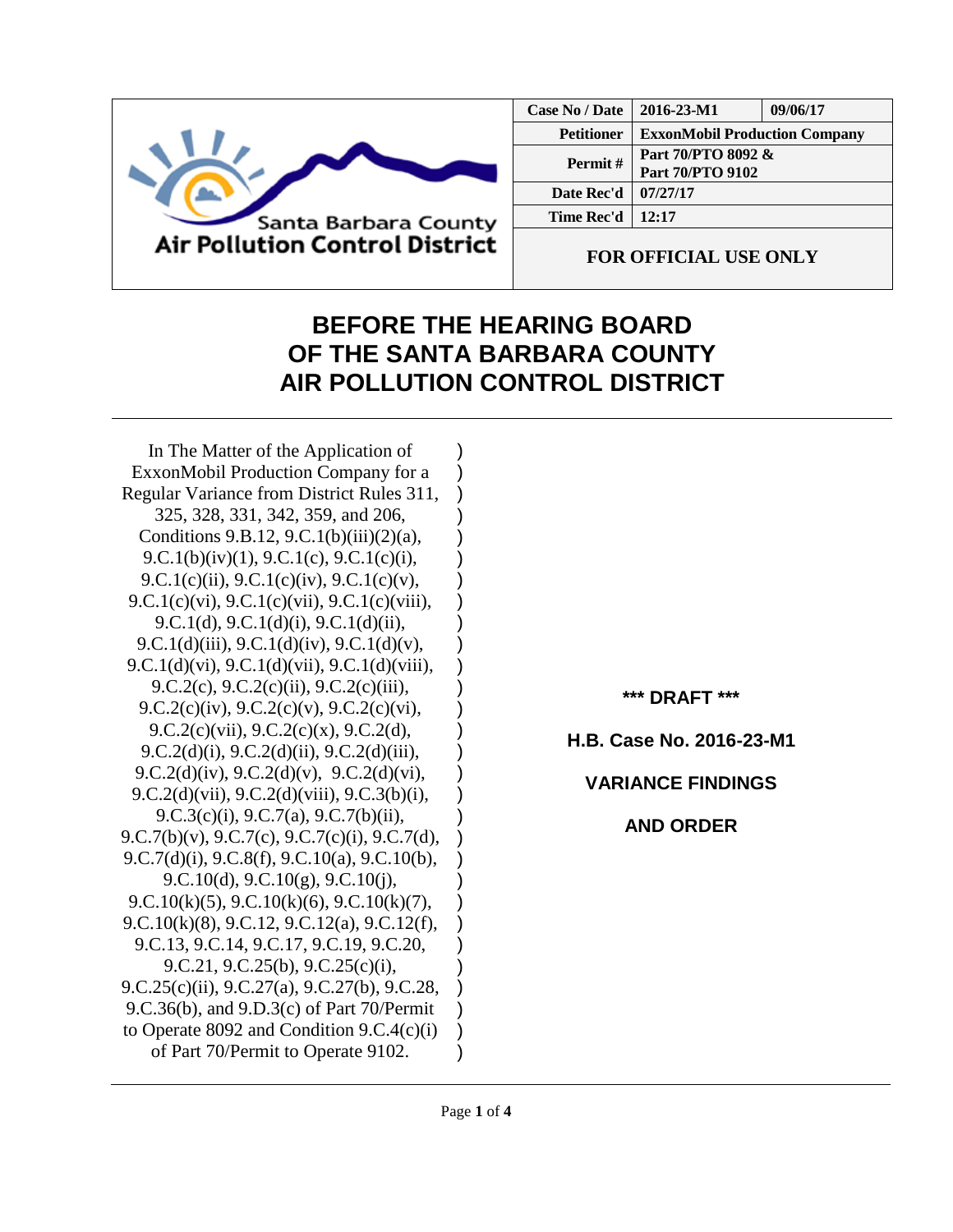| SANTA BARBARA COUNTY APCD           | CASE: 2016-23-M1 |
|-------------------------------------|------------------|
| <b>HEARING BOARD VARIANCE ORDER</b> | DATE: 09/06/17   |

On July 27, 2017, ExxonMobil Production Company filed a Petition for a Regular Variance, requesting a Modification of Variance and Modification of the Final Compliance Date for Regular Variances 2016-23-R and 2016-32-R. The Regular Variance was heard on September 06, 2017 in accordance with Health and Safety Code §40808 with Patrice Surmeier appearing for the Petitioner and Mike McKay appearing for the Santa Barbara County Air Pollution Control District.

This matter having been fully presented and duly considered, the Hearing Board makes the following findings and gives the following reasons for its decision.

- 1. Notice of the Hearing was duly given in the manner and for the time required by law.
- 2. Sworn testimony and argument on behalf of the Petitioner and the Air Pollution Control Officer were made, received and considered.
- 3. The Petitioner operates the equipment described in the Petition at their Pacific Offshore Pipeline Company (POPCO) gas processing plant located approximately 25 miles northwest of the City of Santa Barbara, California.
- 4. As a result of the Plains All American Pipeline Line 901 failure on May 19, 2015, ExxonMobil Production Company has shut down operations and facility equipment has been preserved to manage its integrity. This Variance provides continued relief from the requirements associated with monitoring, recordkeeping, and calibrating activities the Petitioner is currently receiving under Regular Variance Orders 2016-23-R, which provides relief from the below conditions through September 29, 2017 (or the date the facility resumes platform gas processing, whichever occurs first) and 2016-32-R, which provides relief from the below conditions through November 01, 2017 (or the date the facility resumes platform gas processing, whichever occurs first).
- 5. At this time, it is unclear when the restart of the Petitioners facility may occur. Per Health and Safety Code §42357, the Petitioner is requesting a Modification of Final Compliance Date for Variances 2016-23-R and 2016-32-R to extend coverage through September 29, 2019, or the date the facility resumes platform gas processing, whichever occurs first. Per Health and Safety Code §42356, the Petitioner is also requesting Regular Variances 2016-23-R and 2016-32-R be incorporated into a single variance, effectively terminating 2016-23-R and 2016-32-R. There are no expected emissions related to the granting of the Petitioners request.
- 6. A nuisance as defined in District Rule 303 is not expected to occur as a result of this variance and continued operation is not likely to create an immediate threat or hazard to public health or safety.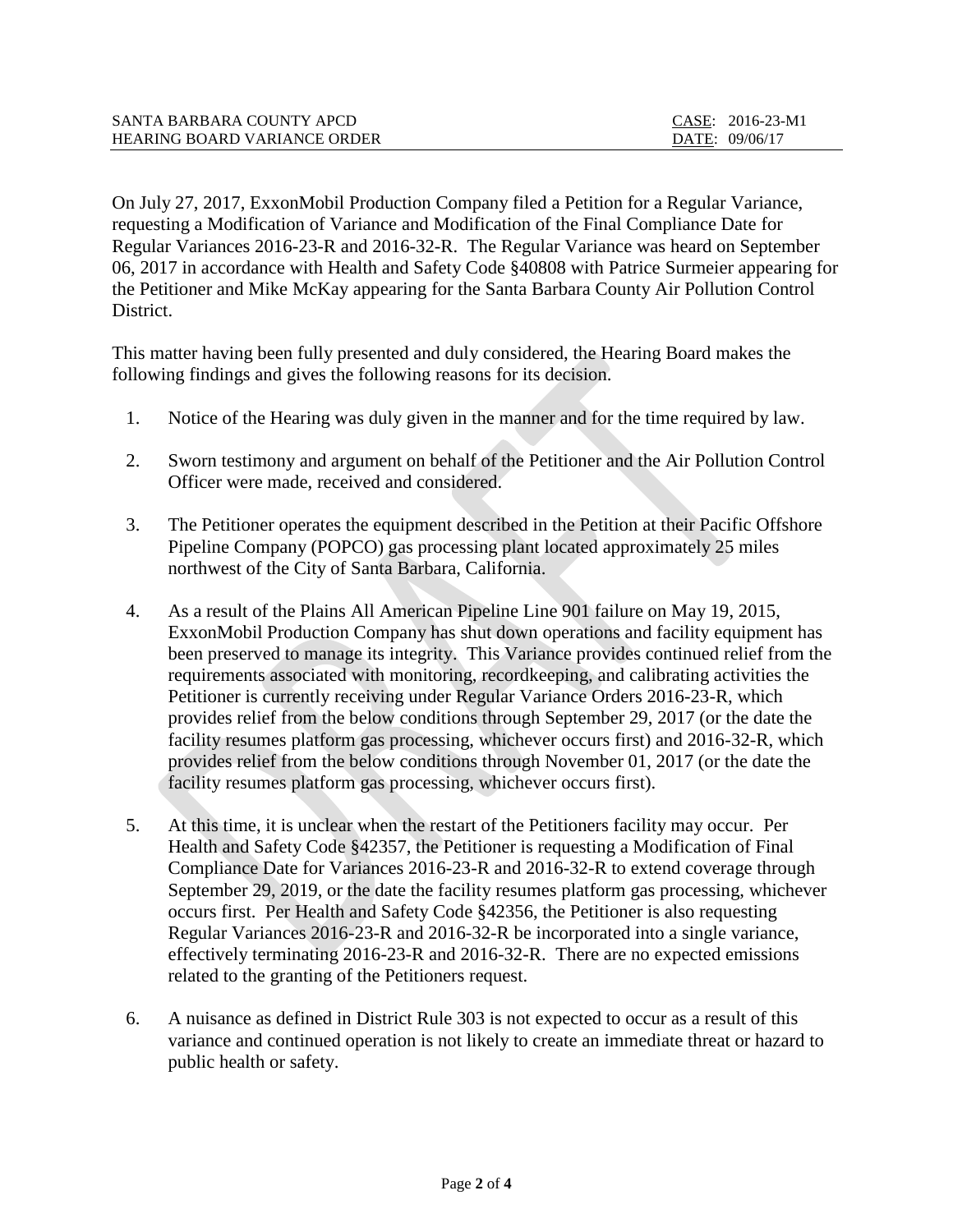| SANTA BARBARA COUNTY APCD           | $CASE: 2016-23-M1$ |
|-------------------------------------|--------------------|
| <b>HEARING BOARD VARIANCE ORDER</b> | DATE: 09/06/17     |

- 7. Pursuant to Health and Safety Code §42357, it is found that "good cause" exists for the granting of Petitioner's request for a Modification of Variance and Modification of the Final Compliance Date set forth in 2016-23-R and 2016-32-R.
- 8. The District staff supports the Petition as conditioned below.

## **THEREFORE, THE HEARING BOARD ORDERS,** as follows:

That a Regular Variance be granted for operation of the Petitioner's POPCO facility in violation of District Rules 311, 325, 328, 331, 342, 359, and 206, Conditions 9.B.12, 9.C.1(b)(iii)(2)(a), 9.C.1(b)(iv)(1), 9.C.1(c), 9.C.1(c)(i), 9.C.1(c)(ii), 9.C.1(c)(iv), 9.C.1(c)(v), 9.C.1(c)(vi), 9.C.1(c)(vii), 9.C.1(c)(viii), 9.C.1(d), 9.C.1(d)(i), 9.C.1(d)(ii), 9.C.1(d)(iii), 9.C.1(d)(iv), 9.C.1(d)(v), 9.C.1(d)(vi), 9.C.1(d)(vii), 9.C.1(d)(viii), 9.C.2(c), 9.C.2(c)(ii), 9.C.2(c)(iii), 9.C.2(c)(iv), 9.C.2(c)(v), 9.C.2(c)(vi), 9.C.2(c)(vii), 9.C.2(c)(x), 9.C.2(d), 9.C.2(d)(i), 9.C.2(d)(ii), 9.C.2(d)(iii), 9.C.2(d)(iv), 9.C.2(d)(v), 9.C.2(d)(vi), 9.C.2(d)(vii), 9.C.2(d)(viii), 9.C.3(b)(i), 9.C.3(c)(i), 9.C.7(a), 9.C.7(b)(ii), 9.C.7(b)(v), 9.C.7(c), 9.C.7(c)(i), 9.C.7(d), 9.C.7(d)(i), 9.C.8(f), 9.C.10(a), 9.C.10(b), 9.C.10(d), 9.C.10(g), 9.C.10(j), 9.C.10(k)(5), 9.C.10(k)(6), 9.C.10(k)(7), 9.C.10(k)(8), 9.C.12, 9.C.12(a), 9.C.12(f), 9.C.13, 9.C.14, 9.C.17, 9.C.19, 9.C.20, 9.C.21, 9.C.25(b), 9.C.25(c)(i), 9.C.25(c)(ii), 9.C.27(a), 9.C.27(b), 9.C.28, 9.C.36(b), and 9.D.3(c) of Part 70/Permit to Operate 8092 and Condition 9.C.4(c)(i) of Part 70/Permit to Operate 9102 from September 30, 2017 through September 29, 2019, or the date the facility resumes platform gas processing, whichever occurs first, with the following conditions:

- 1. Petitioner shall submit increments of progress to the Hearing Board and District on the first day of every calendar quarter after the date of approval of the Regular Variance beginning January 01, 2018. The increments of progress report shall include: status of compliance, any corrective action taken to date, and the dates, times, volumes and actual emissions, if any, that occurred during the variance.
- 2. Petitioner shall submit a final report to the Hearing Board and District within thirty (30) calendar days of the facility returning to compliance. The report shall include the date compliance was achieved together with the corrective actions taken and the dates, times, volumes and actual emissions, if any, that occurred during the variance period. If corrective action would be subject to District permits, then permits must be obtained prior to initiating corrective action.
- 3. Petitioner shall retain the obligation to comply with all other local, state and federal regulations not specifically referenced in the Order.